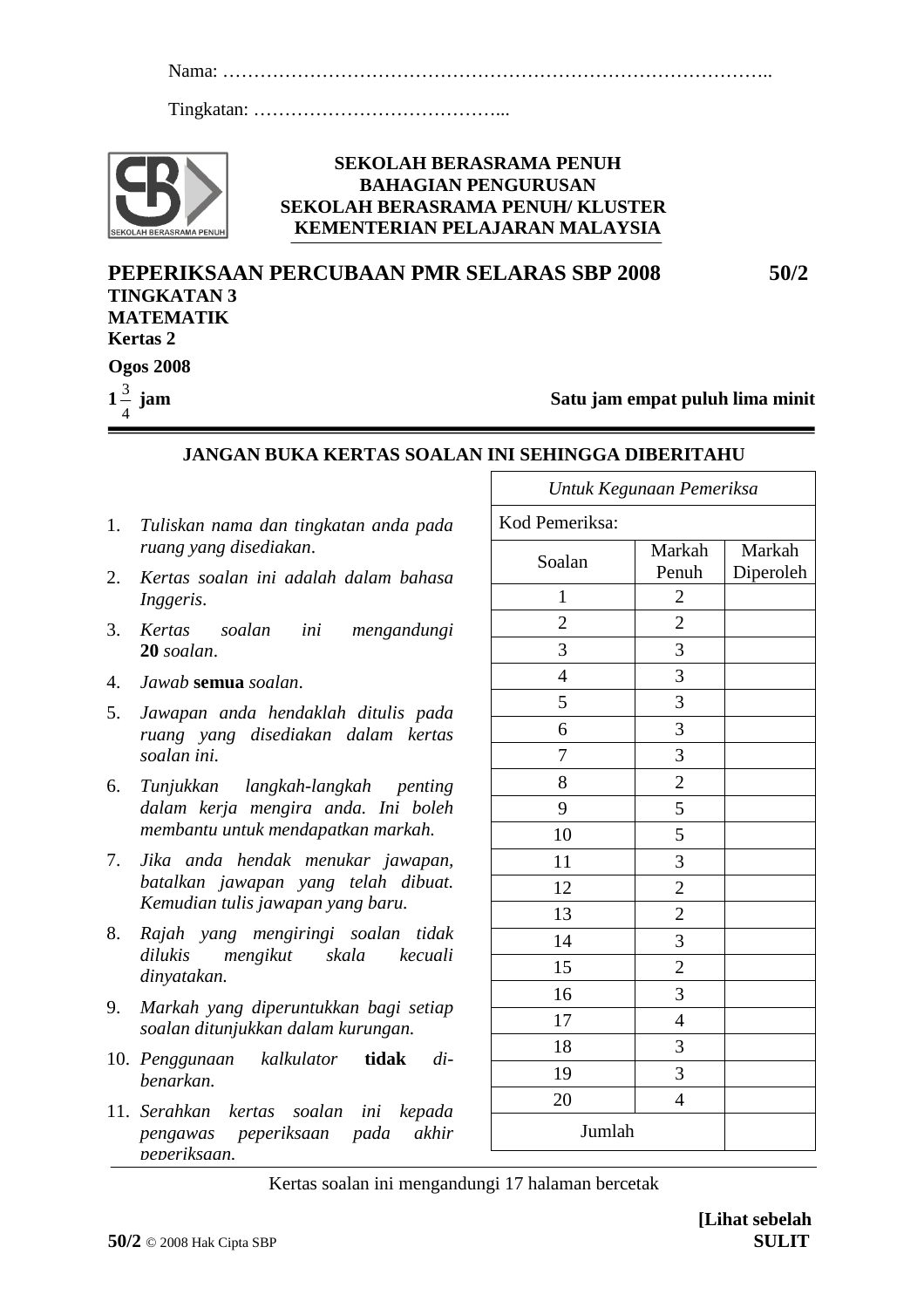The following formulae may be helpful in answering the questions. The symbols given are the ones commonly used.

#### **RELATIONS**

$$
1 \qquad a^m \times a^n = a^{m+n}
$$

$$
2 \qquad a^m \div a^n = a^{m-n}
$$

$$
3 \qquad (a^m)^n = a^{mn}
$$

4 Distance = 
$$
\sqrt{(x_2 - x_1)^2 + (y_2 - y_1)^2}
$$

5 Midpoint

$$
(x, y) = \left(\frac{x_1 + x_2}{2}, \frac{y_1 + y_2}{2}\right)
$$

6 Average speed = 
$$
\frac{\text{distance travelled}}{\text{time taken}}
$$

$$
7 \tMean = \frac{\text{sum of data}}{\text{number of data}}
$$

8 Pythagoras Theorem  $c^2 = a^2 + b^2$ 

#### **SHAPE AND SPACE**

- 1 Area of rectangle = length  $\times$  width
- 2 Area of triangle =  $\frac{1}{2} \times \text{base} \times \text{height}$ 2  $\times$  base  $\times$
- 3 Area of parallelogram = base  $\times$  height
- 4 Area of trapezium =  $\frac{1}{2} \times$  sum of parallel sides  $\times$  height 2  $\times$  sum of parallel sides  $\times$
- 5 Circumference of circle =  $\pi d = 2\pi r$

**50/2** © 2008 Hak Cipta SBP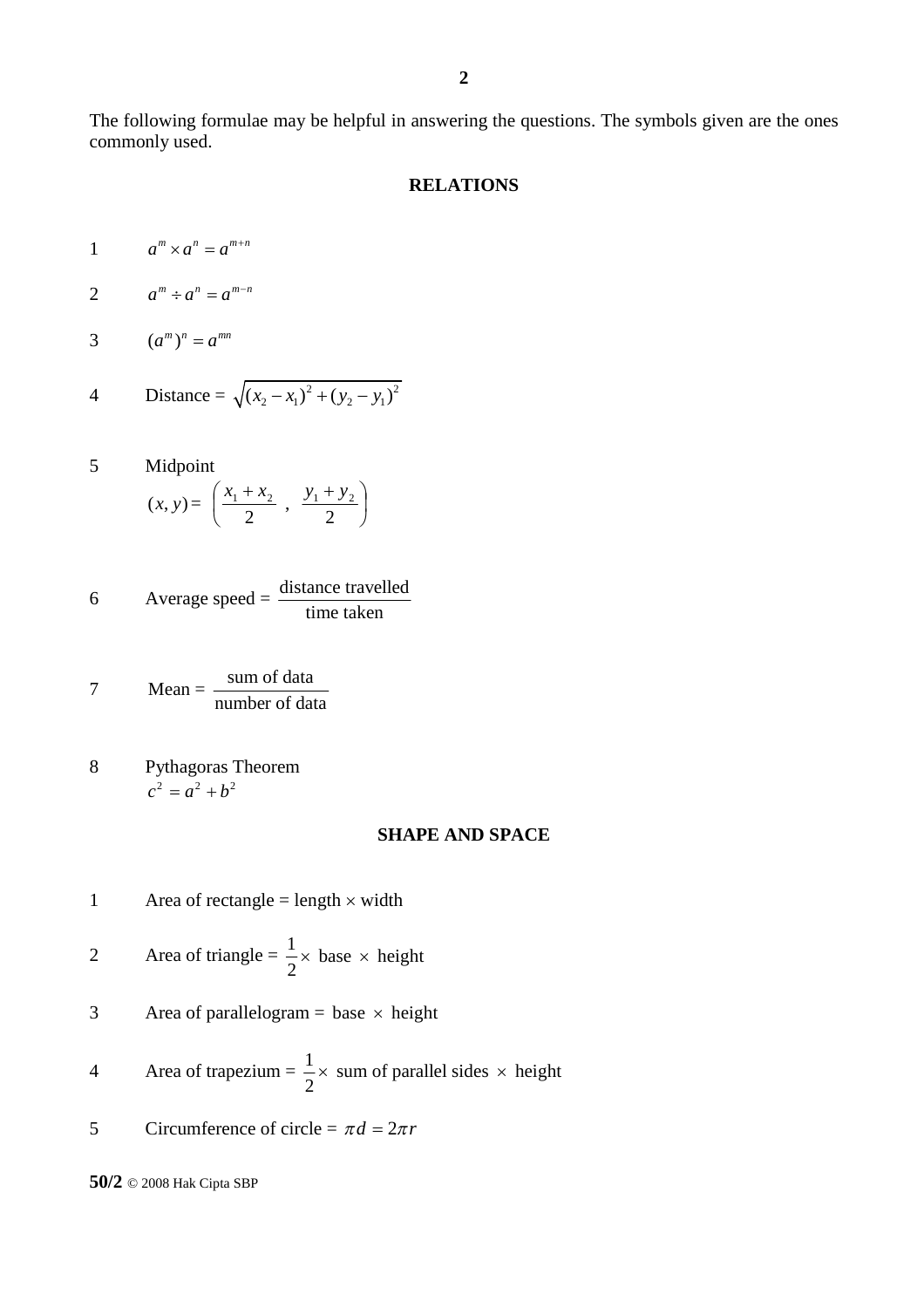6 Area of circle = 
$$
\pi r^2
$$

- 7 Curved surface area of cylinder =  $2\pi rh$
- 8 Surface area of sphere =  $4\pi r^2$
- 9 Volume of right prism = cross sectional area  $\times$  length
- 10 Volume of cuboid = length  $\times$  width  $\times$  height
- 11 Volume of cylinder =  $\pi r^2 h$

12 Volume of cone = 
$$
\frac{1}{3}\pi r^2 h
$$

13 Volume of sphere 
$$
=
$$
  $\frac{4}{3}\pi r^3$ 

14 Volume of right pyramid = 
$$
\frac{1}{3}
$$
 × base area × height

15 Sum of interior angles of a polygon = 
$$
(n-2) \times 180^{\circ}
$$

16 
$$
\frac{\text{arc length}}{\text{circumference of circle}} = \frac{\text{angle subtended at centre}}{360^{\circ}}
$$

$$
17 \t\t \t  $\frac{\text{area of sector}}{\text{area of circle}} = \frac{\text{angle subtended at centre}}{360^{\circ}}$
$$

18 Scale factor, 
$$
k = \frac{PA'}{PA}
$$

19 Area of image =  $k^2 \times$  area of object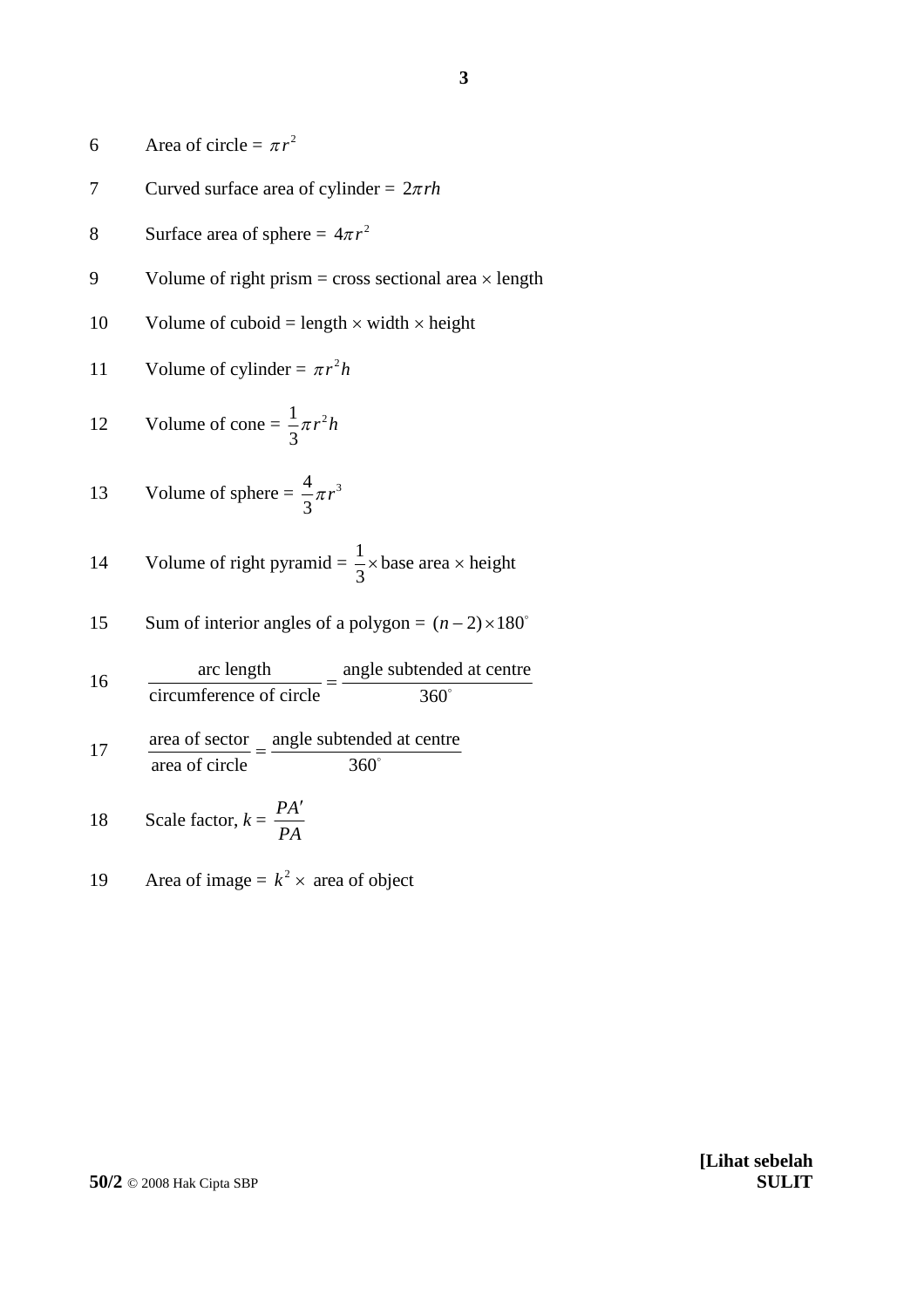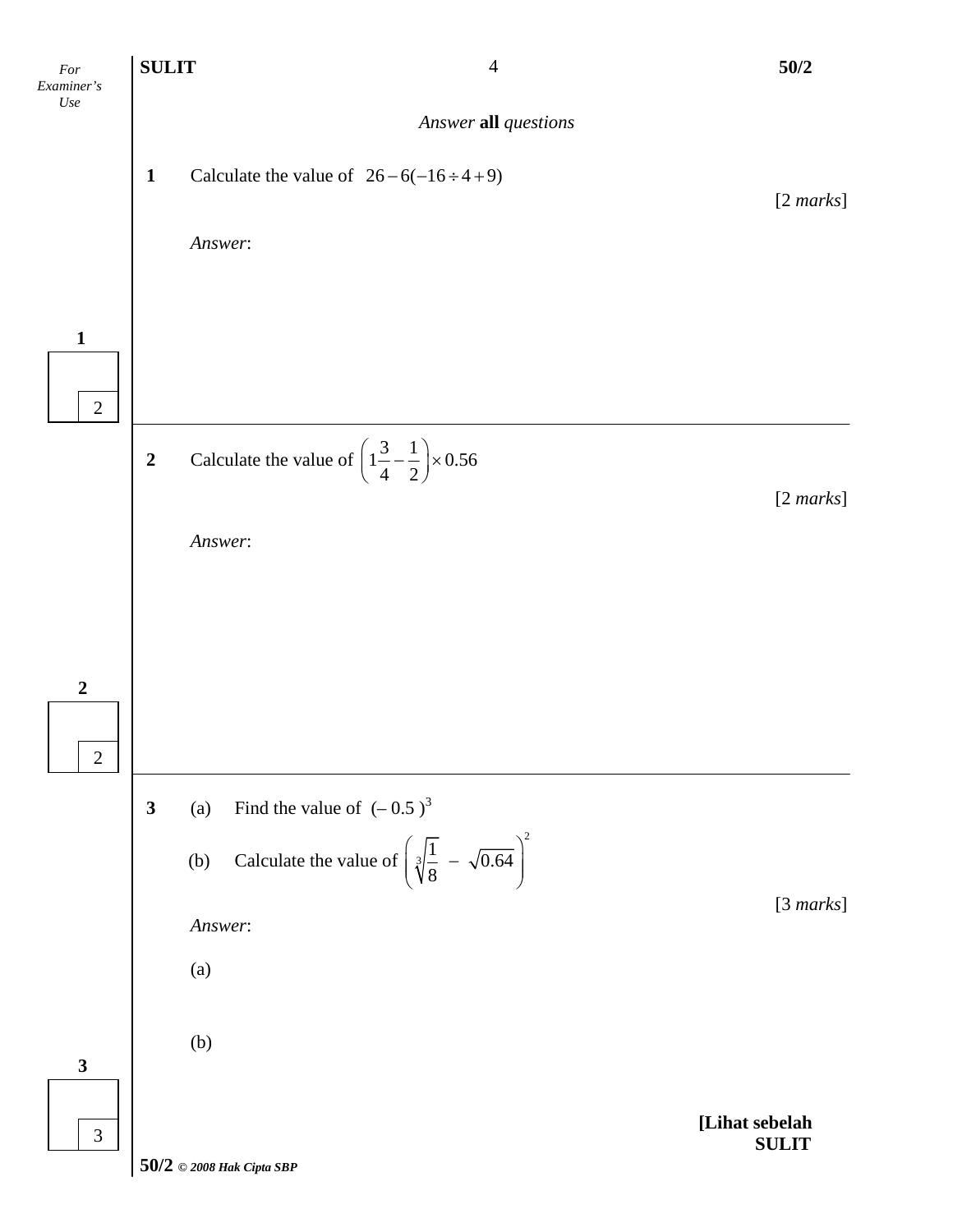**SULIT** 5 50/2

[3 *marks*]

*For Examiner's Use*

**4** (a) Expand  $3k\left(k+\frac{1}{2}\right)$ 3  $k\left(k+\frac{1}{3}\right)$ (b) Simplify  $(3e-4)^2 + 4(e-1)$ 

*Answer*:

(a)

(b)

# **5** Factorise completely

- (a) *p – pr*
- (b)  $m^3 n mn$

*Answer*:

(a)

(b)

[3 *marks*]

**5**

**SULIT**

5

**4**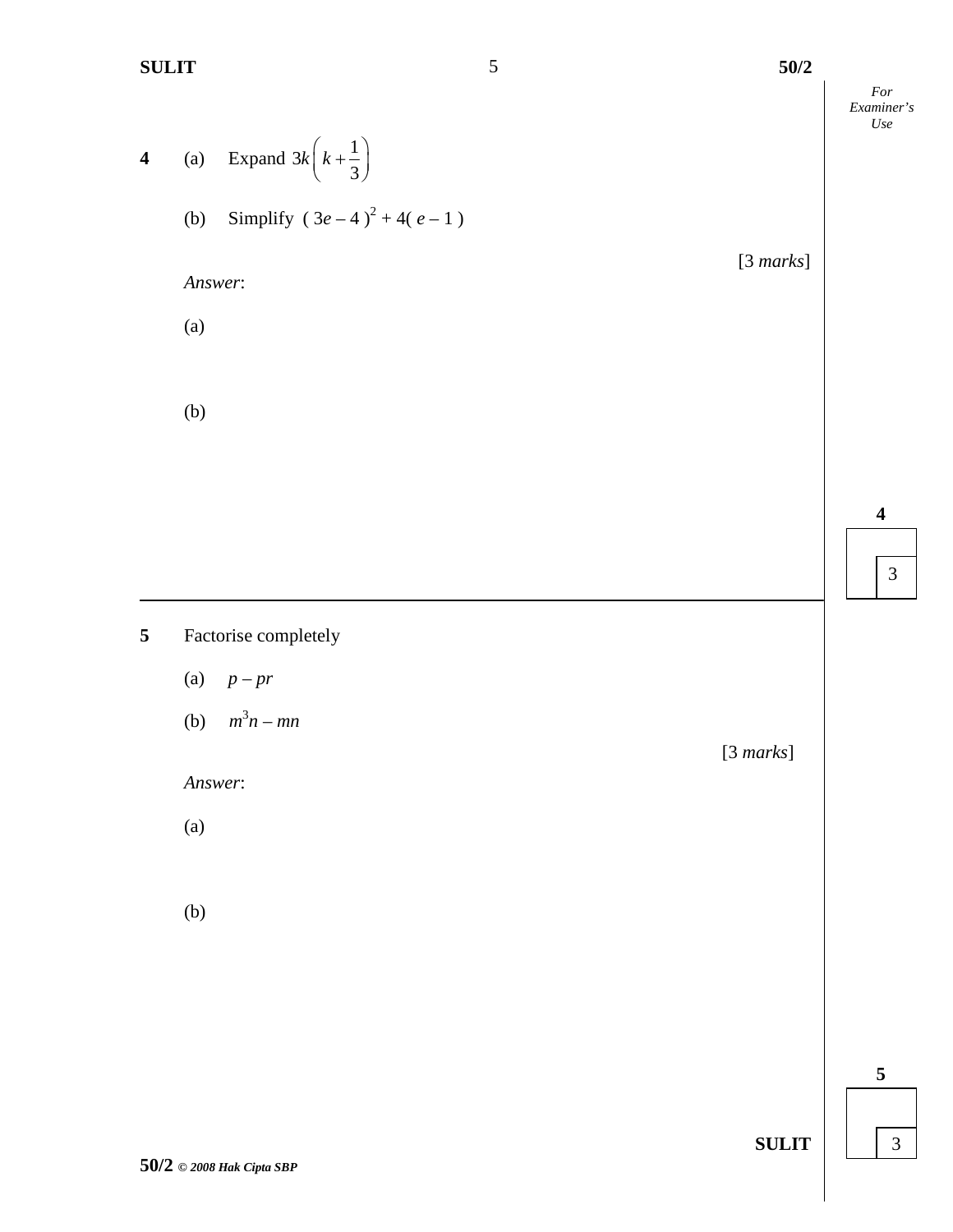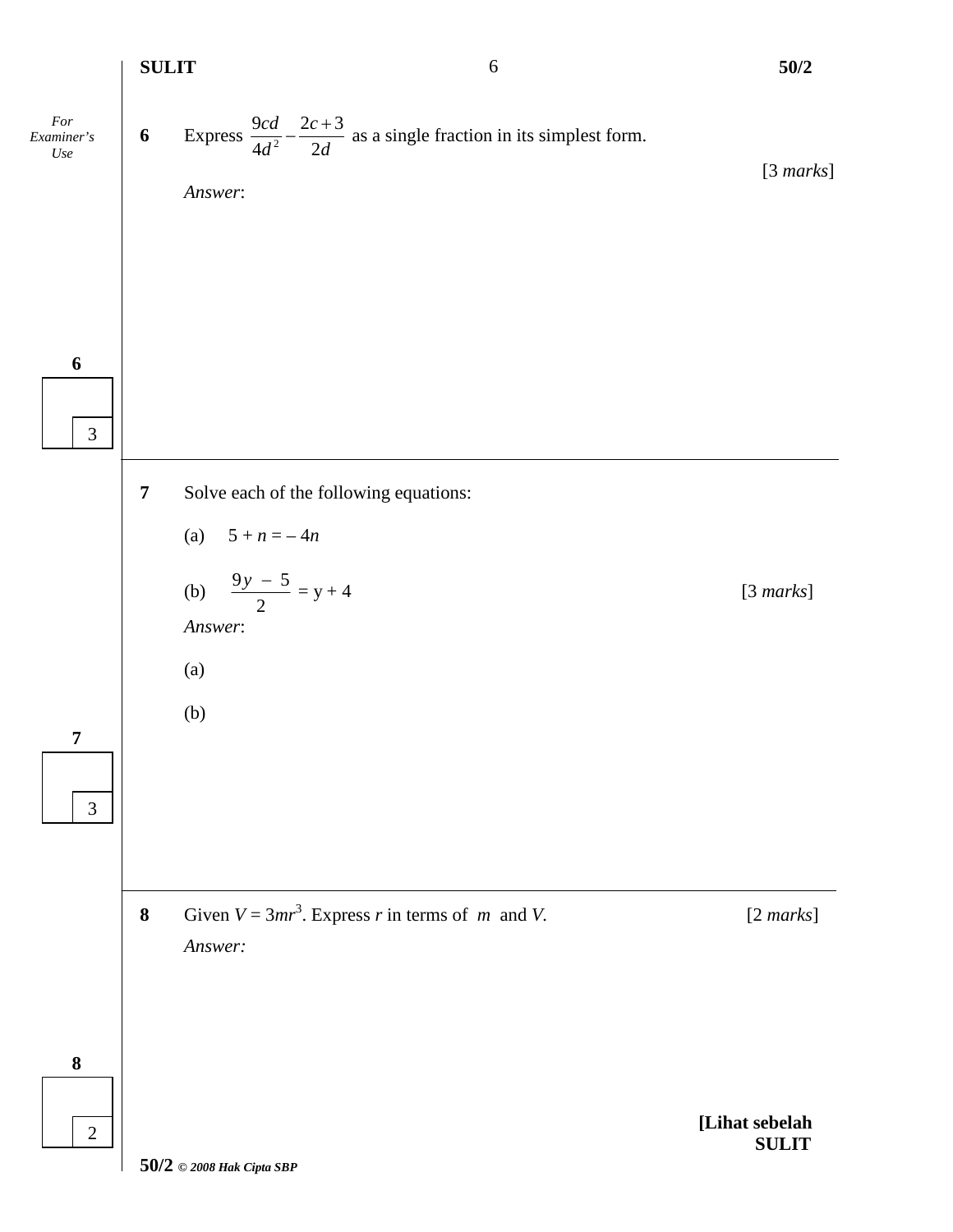- *For Examiner's*
- *Use* **9** Diagram 1 shows a kite *PQRS*.



[5 *marks*]

- (a) Using only a ruler and a pair of compasses, construct Diagram 1 using the measurements given. Begin from the straight lines *PQ* and *QR* provided in the answer space.
- (b) Construct a perpendicular line *ST* from the point *S* to *PQ*.
- (c) Based on the Diagram constructed in 9 *( i ) , ( ii ),* measure the length, in cm of *ST*.



**9**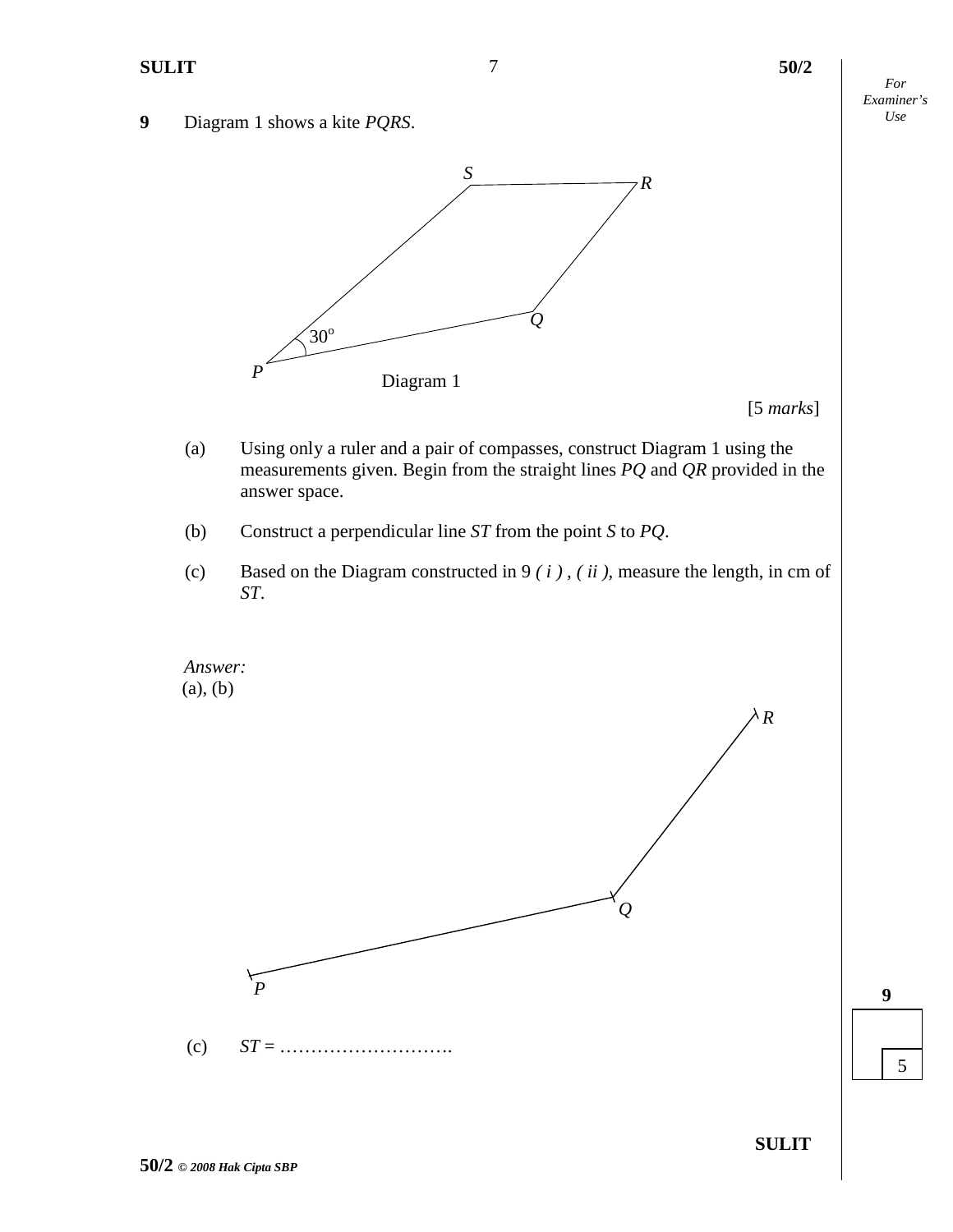#### **SULIT 50/2**

**10** Diagram 2 in the answer space shows a square *ABCD* drawn on a grid of equal squares with sides of one unit.

*X, Y* and *Z* are three moving points in the diagram.

- (a) *X* is the point are which moves such that  $AX = CX$ . By using the letters in the diagram state the locus of *X*.
- (b) On the diagram, draw;
	- (i) the locus for the point *Y* that is constantly 4 units from the point *E*.
	- (ii) the locus for the point *Z* that is constantly 2 units from the straight line *FEG*.
- (c) Hence, state the number of intersection of the locus of *Y* and the locus of *Z*.



**SULIT**

*For Examiner's Use*



**10**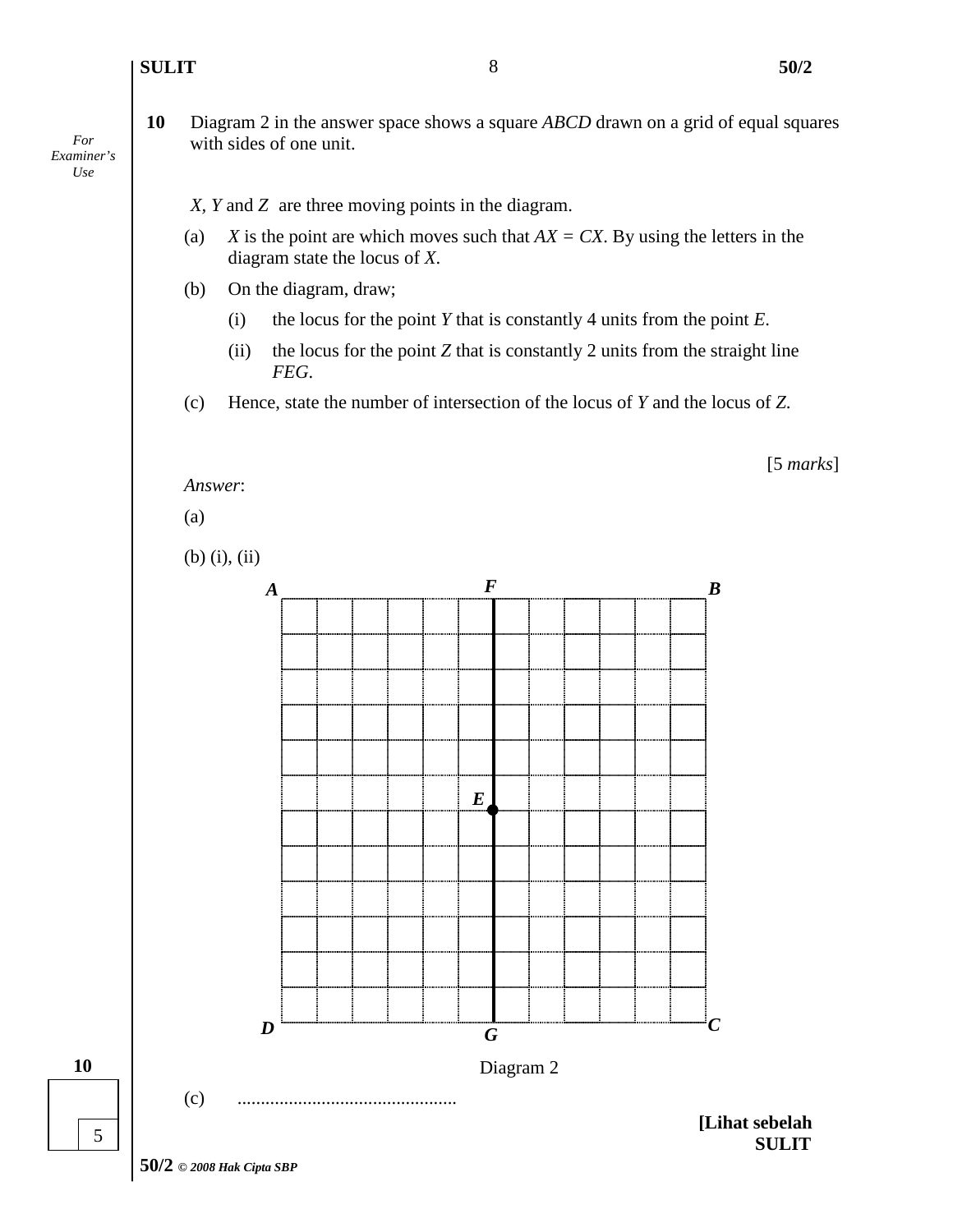

# **11** Diagram 3 shows a Cartesian plane.



Triangle *S'* is the image of triangle *S* under transformation *H*.

Describe in full transformation *H*.

[3 *marks*]

*Answer*:

**50/2** *© 2008 Hak Cipta SBP*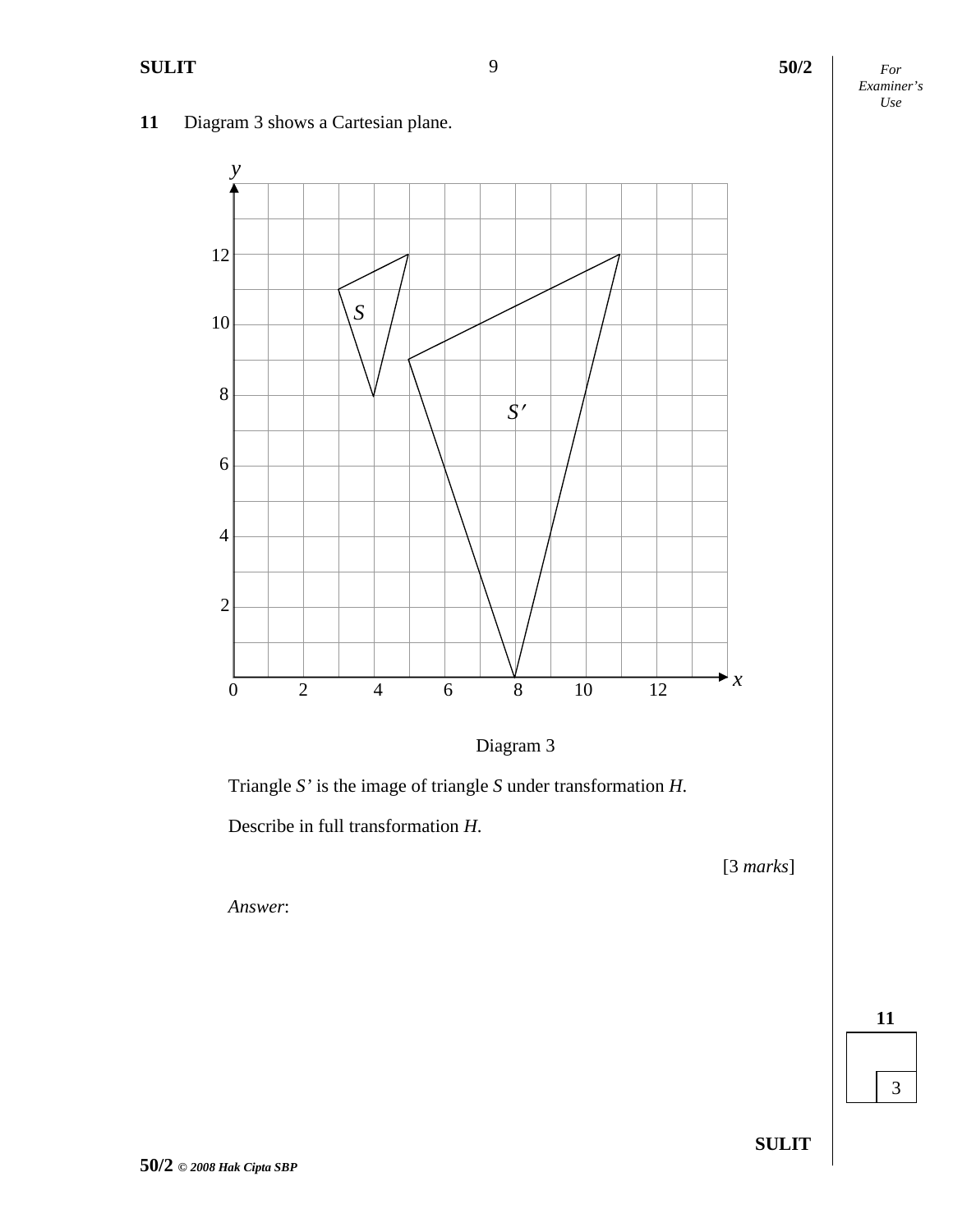- *For Examiner's*
- *Use* **12** Diagram 4 in the answer space shows two quadrilaterals, *EFGH* and *E FGH* , drawn on a grid of equal squares. *E' F' G' H'* is the image of *EFGH* under a reflection. On the diagram in the answer space, draw the axis of the reflection.

[2 *marks*]





Diagram 4

**12**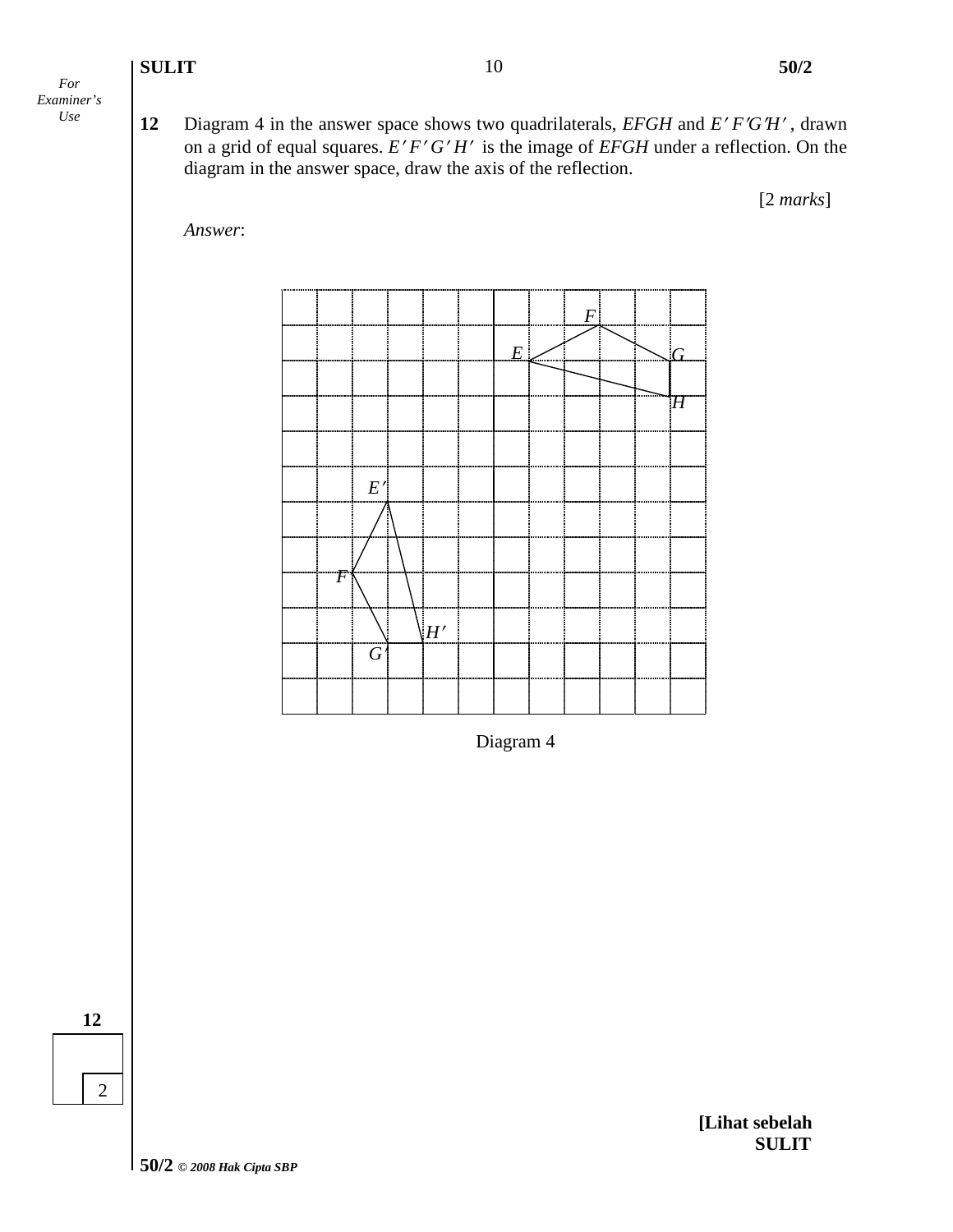**13** Diagram 5 shows an irregular pentagon.



On the grid in the answer space, draw Diagram 5 using the scale 1 : 300. The grid has equal squares with side of 1 cm.

[2 *marks*]

*Answer*:

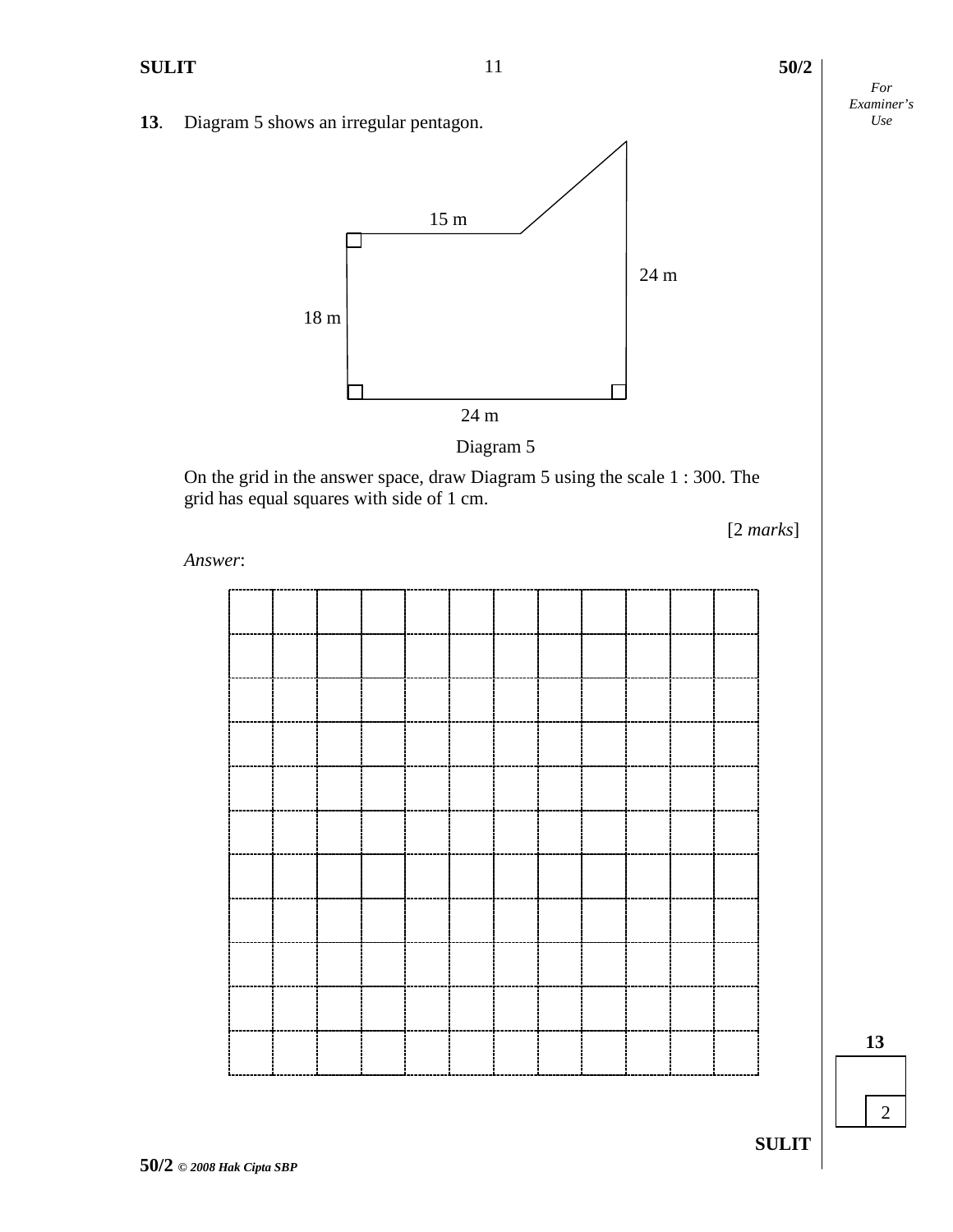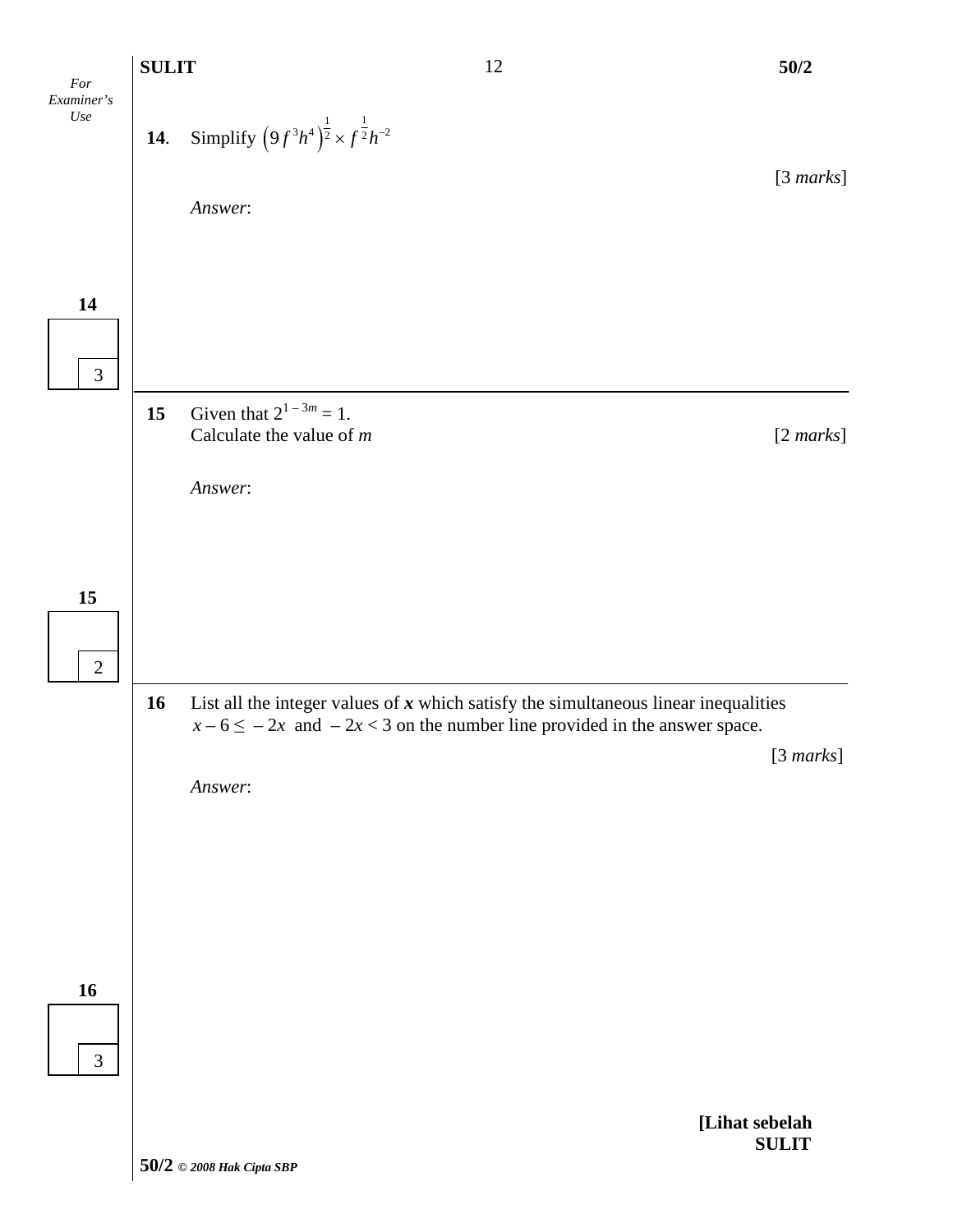**17** Table 1 shows the ambitions of 40 students in a class.

| <b>Ambition</b> | <b>Number of</b><br>students |
|-----------------|------------------------------|
| Doctor          | 13                           |
| Engineer        | 12                           |
| Architech       | х                            |
| IT Programmer   |                              |

# Table 1

- (a) Find the value of *x*.
- (b) Complete the pie chart provided in the answer space to represent the data given above.

[4 *marks*]

*Answer*:

(a)

(b)

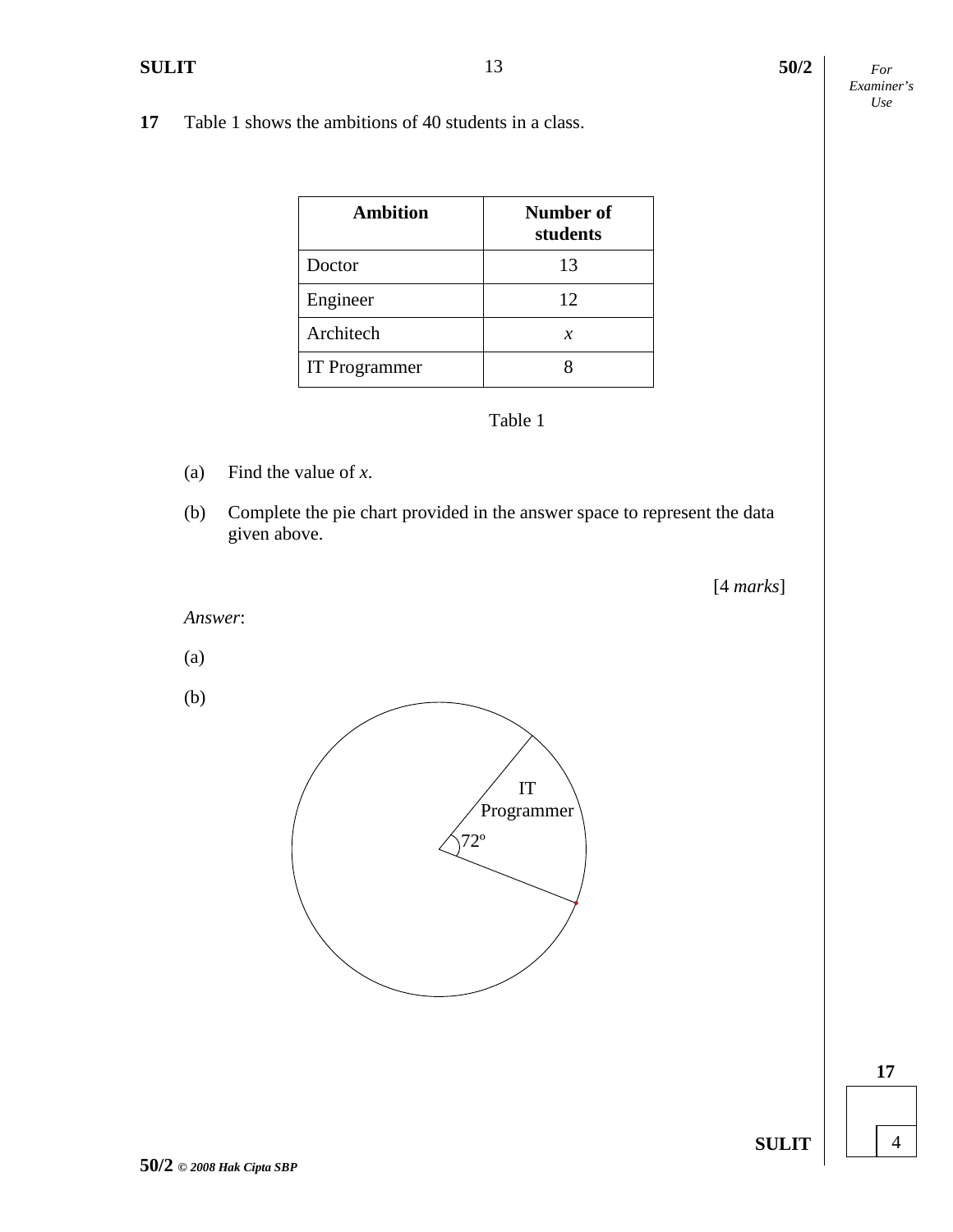#### **SULIT 50/2**

[3 *marks*]

*For Examiner's Use*

**18**

3

**18** In Diagram 6, *PQR* and *RST* are right-angled triangles. *PTR* is a straight line. *T* is the midpoint of *PR.*

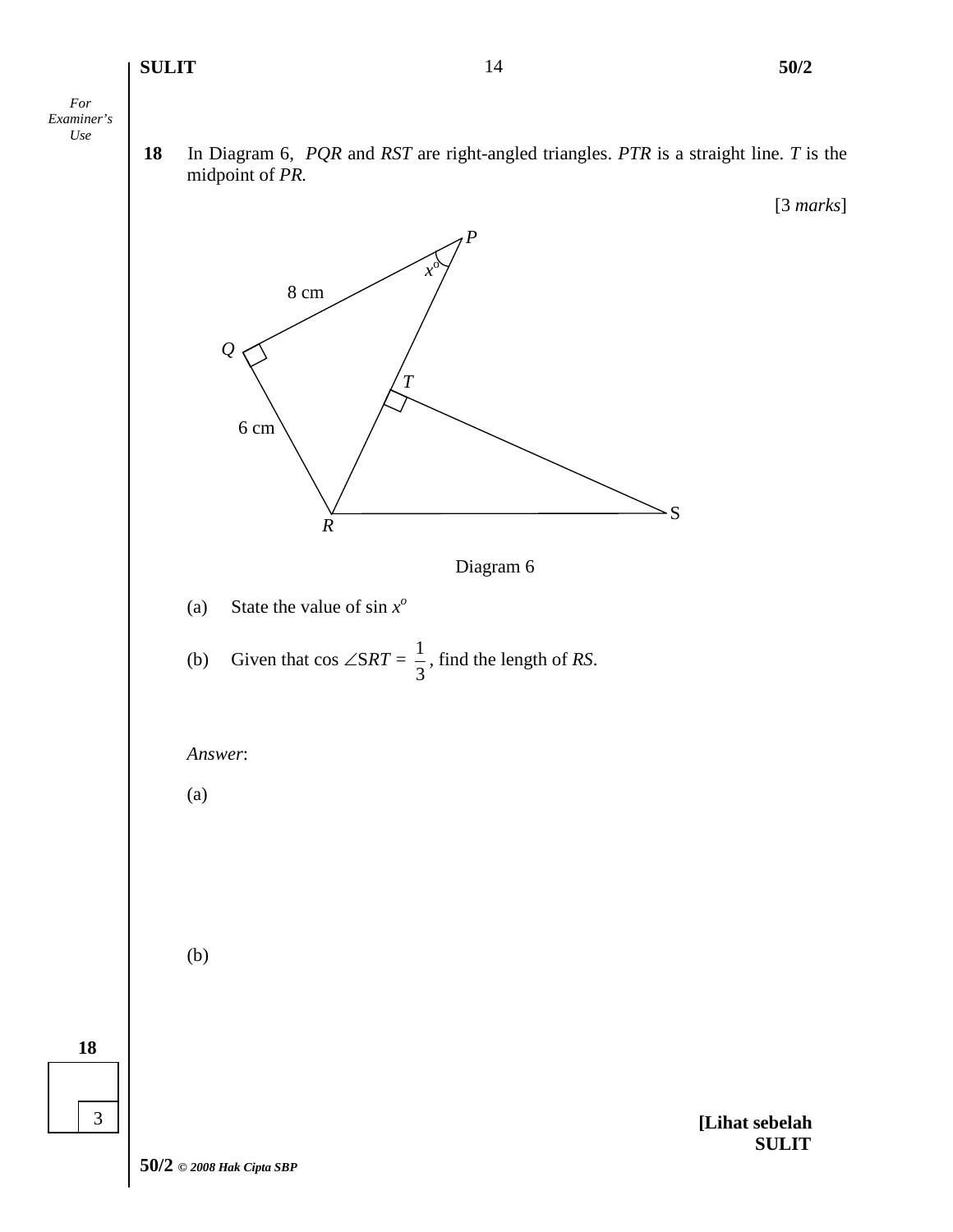*For Examiner's*

| <b>19</b> The data below shows a class of students about their fovourite local foods. |
|---------------------------------------------------------------------------------------|
|---------------------------------------------------------------------------------------|

|  | $L$ MG MR R $L$ MG MR R R $L$       |  |  |  |
|--|-------------------------------------|--|--|--|
|  | $L$ MG MG MR $L$ MG $L$ $L$ R R $ $ |  |  |  |
|  | R MG MR MG L L R R R R $ R $        |  |  |  |

*L* = LAKSA *MR* = MEE REBUS *R* = ROJAK *MG* = MEE GORENG

[3 *marks*]

Based on the above data:

- (a) Complete the frequency Table 2.
- (b) State the mode of the data.

*Answer* :

(a)

| Type of food | Frequency |
|--------------|-----------|
| L            |           |
| MR           |           |
| MG           |           |
| R            |           |



(b)

**19**